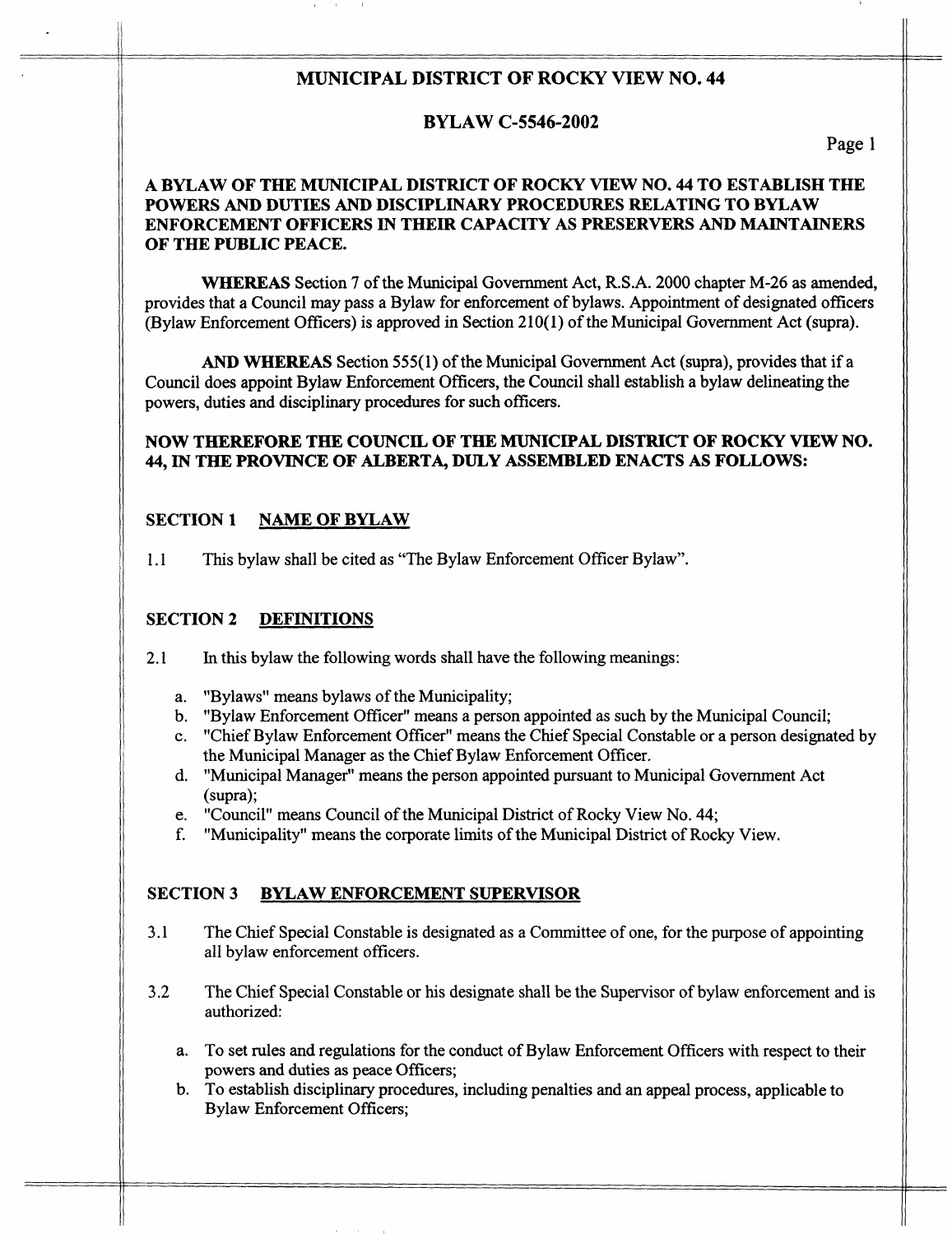# **MUNICIPAL DISTRICT OF ROCKY VIEW NO. 44**

-- --

**Page** 2

## **BYLAW C-5546-2002**

- c. To carry out investigations of the enforcement of Bylaws as Council may request, and to make a written report to Council of the results of any such investigation.
- d. To cany out any further duties and responsibilities assigned by Council.

## **SECTION 4 CHIEF BYLAW ENFORCEMENT OFFICER**

- **4.1**  The Chief Special Constable or his designate shall be the Chief Bylaw Enforcement Officer.
- **4.2**  The powers and duties of the Chief Bylaw Enforcement Officer are:
	- a. To ensure that all bylaws of the Municipality are enforced;
	- b. To provide for the supervision of the performance and conduct of the bylaw enforcement officers of the Municipality;
	- C. To make recommendations in writing to the Municipal Manager for the discipline of a bylaw enforcement officer;
	- d. To report to the Municipal Manager or **his** designate and cany out the directions of the Municipal Manager;
	- e. To establish standards of uniform, insignia and identification for bylaw enforcement officers;
	- f. To assist in the prosecution of breaches of all municipal bylaws including the gathering of evidence, the attendance of witnesses and any appearances in court that may be required;
	- g. To take the official oath prescribed by the Oaths of Office Act upon being appointed as Chief Bylaw Enforcement Officer and to carry upon his person at all such times as he is acting as Chief Bylaw Enforcement Officer evidence in writing of **his** appointment as Chief Bylaw Enforcement Officer of the Municipality.
	- h. The Chief Bylaw Enforcement Officer will be a designated officer for the purposes of Section 545 and **546** of the Municipal Government Act (supra).

# **SECTION 5 BYLAW ENFORCEMENT OFFICER**

- 5.1 The powers and duties of a Bylaw Enforcement Officer are as follows:
	- **a.**  To enforce the bylaws which the Municipal Council has authorized the Bylaw enforcement officer to enforce;
	- b. To follow the directions of the Chief Bylaw Enforcement Officer to enforce within the boundaries of the Municipality;
	- C. To respond to and investigate complaints;
	- d. To conduct routine patrols;
	- e. To issue notices and violation tickets;
	- f. To lay information;
	- **g.**  To assist in the prosecution of bylaw contravention's including appearances in court to provide evidence;
	- h. To perform all other duties as may from time to time be assigned by the Chief Bylaw Enforcement Officer or Supervisor of Bylaw Enforcement;
	- i. To take the official oath prescribed by the Oaths of Office Act upon being appointed as a Bylaw Enforcement Officer and to carry on his person at all such times as he is acting as a Bylaw Enforcement Officer evidence in writing of his appointment as a Bylaw Enforcement Officer of the Municipality.